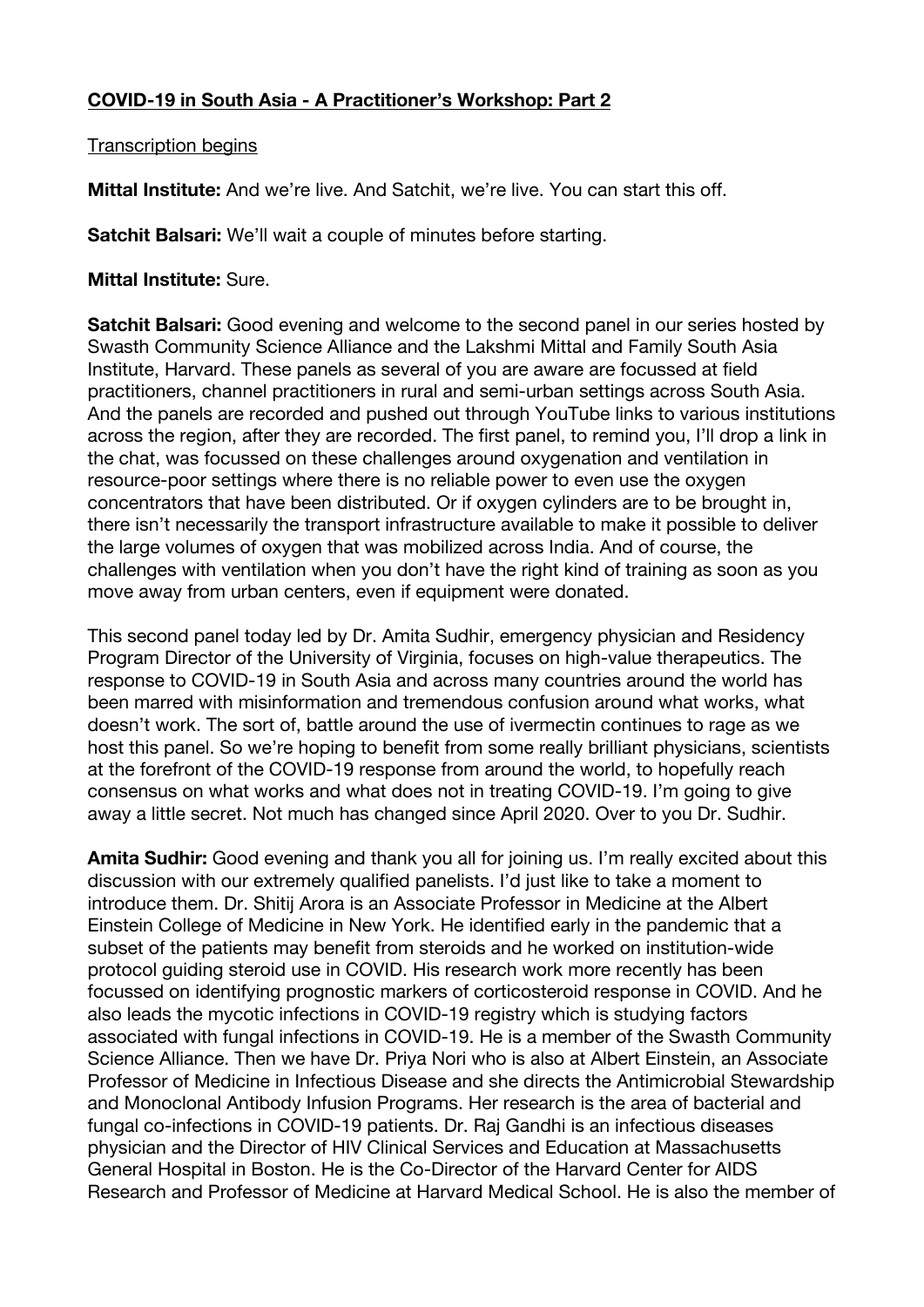NIH and Infectious Disease Society of America COVID-19 Treatment Guidelines Panel. And I'm going to be your moderator today. As Dr. Balsari said I'm an Associate Professor of Emergency Medicine at the University of Virginia. And I've been involved in writing COVID treatment guidelines since the beginning of the pandemic.

So we're going to start with maybe, talking a little bit about steroids which are extremely life-saving treatment but also a double-edged sword. So, Dr. Arora could you talk to us about the correct duration and dosing of dexamethasone in COVID.

**Shitij Arora:** Yes, Thank you Amita. Thank you Mittal Institute, co-panelists, thank you everyone for arranging this and to everybody who has joined. Steroids, so far, remain the most meaningful treatment that we are giving to critically ill patients with COVID-19. And the dose and the duration has been studied. It was guided first by the recovery trial. They used 6 milligrams of dexamethasone for a period of 10 days which is about 40 milligrams of prednisone equivalent. And since then there has been more trials looking at other steroids. WHO published this entire meta-analysis and they had about 7 trials in it and they looked at dexamethasone, methylprednisolone and hydrocortisone and they did not find that this mortality benefit was a drug specific effect, it was more of a class specific effect. So the equivalent dose of 6 milligrams of dexamethasone would be useful in this patient population and the duration would be anywhere from 7 to 10 days. There is some evidence gathering now that even shorter durations might be helpful. But yes, there is absolutely no need for doses larger than that and for duration longer than that which like you correctly said would only lead to more adverse events.

**Amita Sudhir:** So, what is the benefit of dexamethasone in these patients?

**Shitij Arora:** So, steroids in general, once the patients are in the phase of hyperinflammatory phenotype which has been termed syndrome cytokine storm syndrome but, once patients are in that phase, steroids have a huge immunomodulatory effect and by reducing that cascade of cytokines, end organ damage is less. Now, if there was some notion earlier that dexamethasone was used in recovery and maybe this effect is specific to dexamethasone but the rationale behind that was that dexamethasone is a fairly longacting steroid, so you know, if it's on for 36 hours there is not much rebound inflammation and this lack of rebound inflammation was attributed to somehow improving outcomes. But that hasn't been found to be true in all the literature that has been published since. And as a matter of fact, some of the research that we did, we did see rebound inflammation once steroids are interrupted or stopped. But in the patients who have this rebound CRP once inflammation is stopped, the outcomes were not much different than the patients who did not have that rebound in CRP. There has been a practice, I'm aware in India where CRPs are trended and if CRP continues to rise, another course of steroids are given for another couple of weeks and I think that's not based on scientific evidence.

**Amita Sudhir:** So with respect to outpatient vs inpatient, or just in general categorization of COVID patients, which subset of patients really benefit from dexamethasone or other steroids?

**Shitij Arora:** That's an excellent question Amita. So, the simplest way is that the sickest patients are most likely to benefit. And the sickest patients are the ones who have high oxygen requirements, have hypoxia or mechanically… invasive or non-invasive mechanical ventilation is being offered. Another way to assess which patients are sick or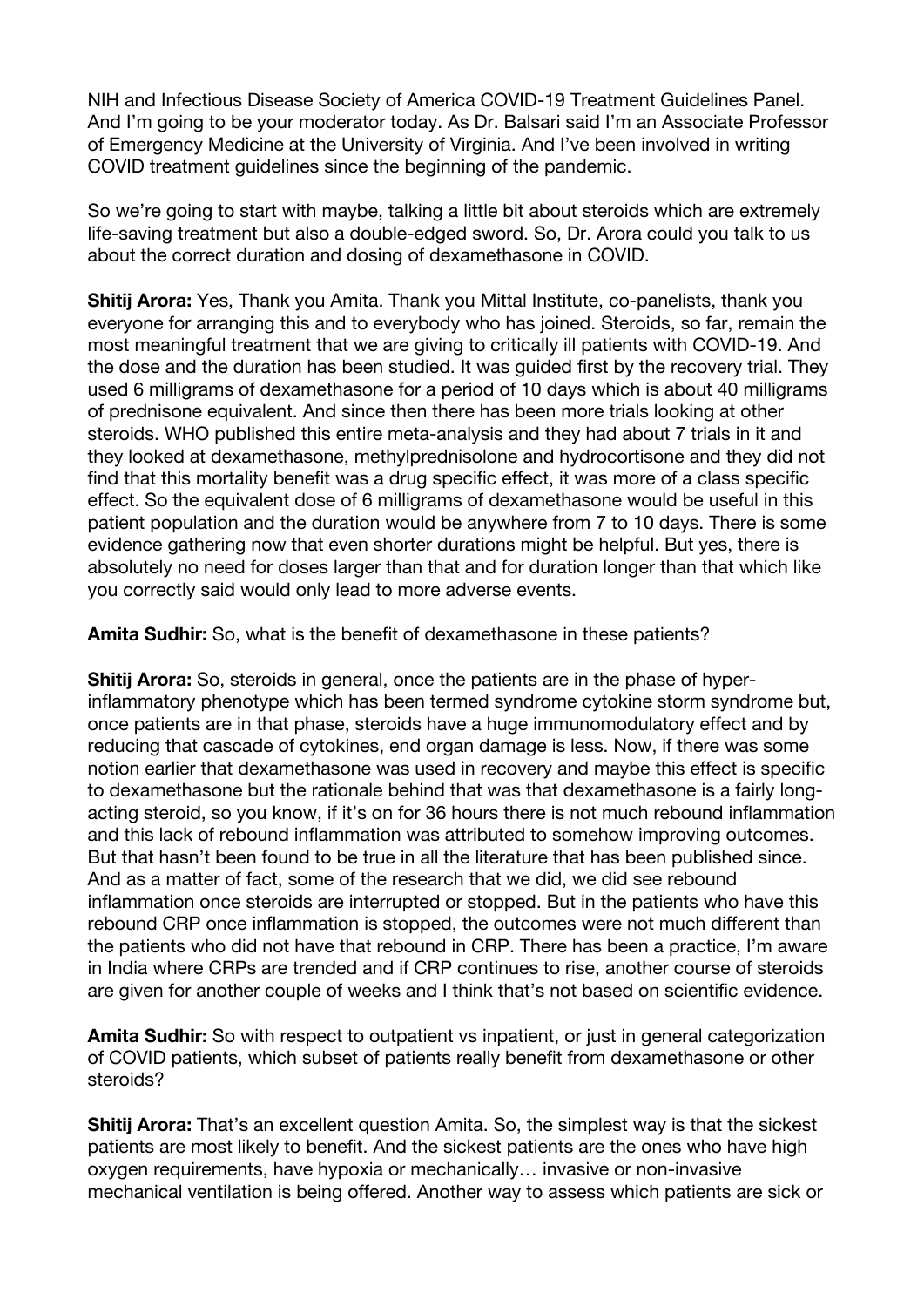belong to that sicker phenotype are the ones who have high inflammatory markers and Creactive protein has emerged as one of those inflammatory markers which can identify that sick patient population. But I think one of the major messaging that got lost in this, was yes, steroids will benefit the sickest patients but there is a potential to harm, and seriously harm patients who are not sick enough. And I think that got lost in translation somewhere which ended up… Somehow there was this theory that there is a phase of viraemia then there is a phase of progressive severe inflammation. So everybody who is given steroids early, the inflammation would be less going forward and that's what probably led to this rampant use of steroids and I think, it's very important to know that if the patients are not sick enough which means if they're not hypoxic or if they don't have those high inflammatory markers, particularly CRP the litany of other tests might not be really useful. Steroids have the potential to immensely harm and I think that distinction is very important to make.

**Amita Sudhir:** So in general, especially without the ability to get a CRP or test for some other markers perhaps of who will benefit, would you say a simple decision point is if they're on oxygen, they might benefit from steroids. If they are not, then do not given them steroids.

**Shitij Arora:** Absolutely. If the patients are hypoxic, there is a role for steroids. If they are not, steroids are more likely to harm than benefit. So they should absolutely be avoided.

**Amita Sudhir:** And you alluded to this a little bit earlier, but there is no benefit to longer courses of steroids. What are kind of the downsides of that or are there any patients who would benefit from longer courses and what is the evidence there?

**Shitij Arora:** So, I don't think there is any specific category of patients who would benefit from longer courses. So, the short answer is no. There is absolutely no indication for longer courses of steroids. Potential for harm, it's huge and with the significant increase in mucormycosis that we have seen with 40,000 cases now being reported, cosmic study group from India they actually reported that about one-fifth of the 2,800 patients who were in their study, got steroids for longer than 10 days. And a lot of them were getting high doses of steroids longer than 10 days. So there is clearly evidence gathering now that there is serious harm because mucormycosis has a lot of mortality associated. So, there is no patient category, which would benefit from longer courses.

**Amita Sudhir:** So, it's clear from what you're saying that steroids used in the right patients, there's definitely a mortality benefit, they are mainstay of inpatient therapy. What are other aspects of the optimal inpatient management of COVID patients?

**Shitij Arora:** So, a large majority of COVID patients really need just two things, and if they are inpatient, it means they're sick enough to meet the admission criteria, so they need oxygen and they need steroids. Anything out of these two categories, the benefit is not immense and it has to be counterbalanced with the risk for harm. One of the drugs that has emerged is Tocilizumab. Tocilizumab in addition to corticosteroids in patients with high inflammatory burden may reduce the mortality further. Other than this and prophylactic anticoagulation, prophylactic because now there is significant evidence suggesting that in severe critically ill patients therapeutic anticoagulation might actually be associated with increased mortality. So prophylactic anticoagulation along with these drugs is all - for the large majority, this is all that's needed.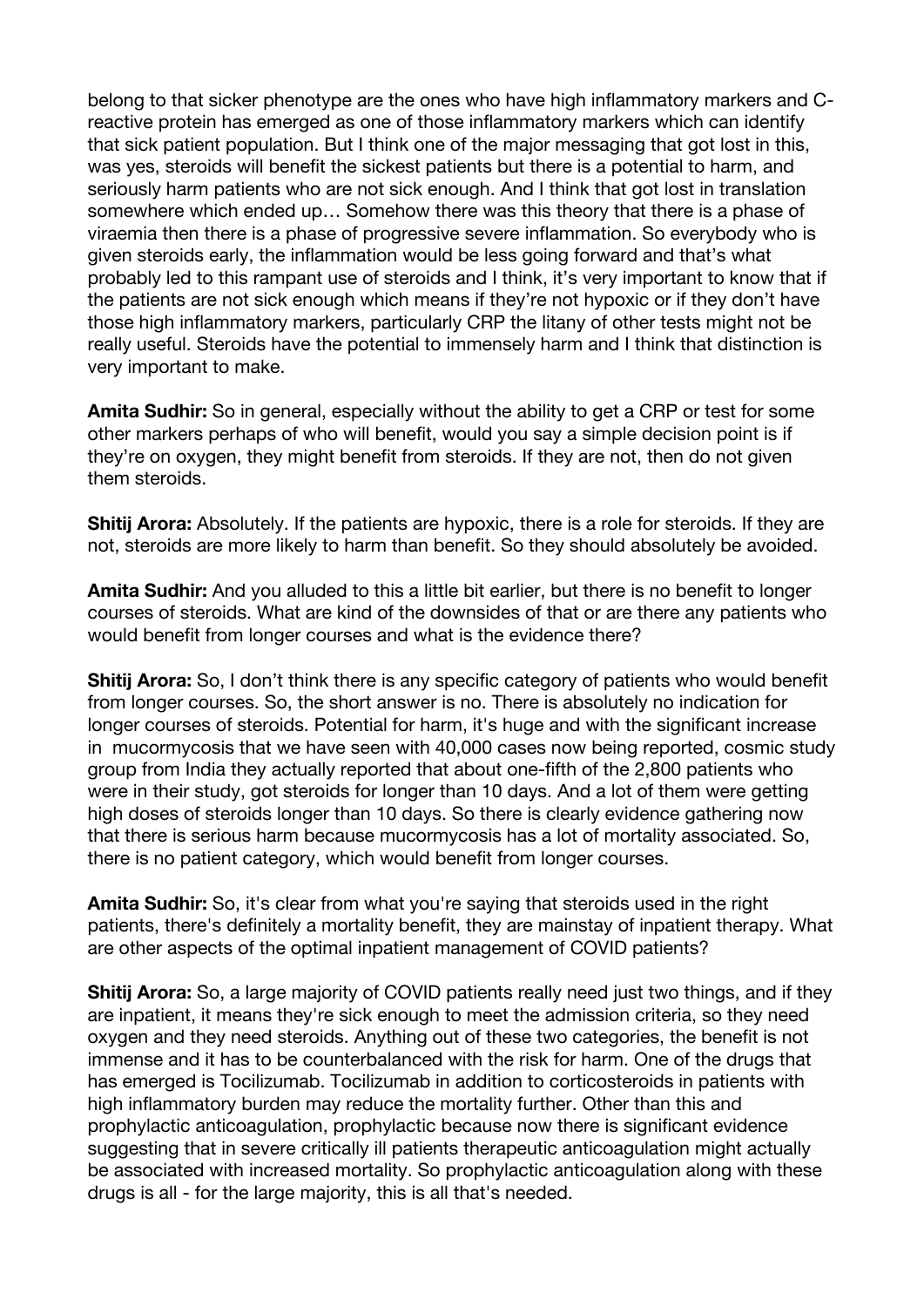**Amita Sudhir:** Okay. Thank you so much Dr. Arora. I'd like to move on to ask Dr. Nori, a few questions about monoclonal antibodies. So, could you tell us what the monoclonal antibody treatments are that are currently available, including which ones are approved for use in India.

**Priya Nori:** Sure, absolutely. Thank you. So, in the US there are basically at least ... monoclonal antibody products that are authorized for the treatment of outpatients. So, non-hospitalized patients with early enough COVID-19 that antiviral medications are still beneficial. Translating that though to India, the couple of monoclonal antibodies that have received authorization from India's regulatory agencies include the Eli Lilly products which are bamlanivimab and etesevimab, and also the, we call it regeneron, but the casirivimab/indevimab. And so, the distinction there is very important because actually the former - the bamlanivimab or the combination bam-etesevimab is unlikely actually to have activity against the Delta variant or the Delta plus. And therefore, if monoclonal antibodies are sought in India as a treatment option for high-risk but early COVID patients, in that they're in somewhere within their first week of symptom onset, really, the focus should be on the casirivimab/indevimab product. This has received authorization in India as I stated, however, cost may be a substantial hurdle. In the United States, thankfully, these medications remain free for our patients. So, for where I practice and where Dr. Arora practices, in the Bronx, our patients are extremely poor and there's a lot of parallels between our community members and those in India. And so, our free medication goes extremely far in treating some of the hardest hit communities in the world.

However, unfortunately, the system is not such in India, the Central Government has not purchased and then distributed these doses to various states or municipalities. Rather the drug company distributors themselves have struck a deal with various distributors on the ground. And so, the cost currently to the average patient is something like, I believe, 60,000 Rupees. That is according to the paper, the Indian Express which just released something about monoclonal antibodies, I think, the end of June.

And so, this seems like a rather prohibitive fee for the average family or the average patient. Unfortunately, like steroids, monoclonal antibodies are among probably five… four or five life-saving medications. The data now on these agents is very strong. They substantially relieve the burden on hospitals. They keep the sickest patients out of the hospitals to recover at home. If given early enough, they can prevent the need for oxygen therapy, they can prevent the need for hospitalization and then all the downstream supply that Dr. Arora so nicely described. But again, cost is a major hurdle. I'm not sure honestly what the US Government has done. I've sent many queries as to what they plan to do about distributing our unused doses overseas but I know that the pharmaceutical companies themselves have distributed several hundreds of thousands of doses of these agents on the ground for use for free basically. The other agent that I didn't mention is the latest monoclonal antibody is actually a mono-therapeutic agent. It's called zetruvimab. This one also does show a lot of potential against the Delta variant. We don't yet know about Delta plus. The data still remains to be seen. But GSK which is the pharmaceutical company in the US which holds the patent for this drug is rapidly seeking the authorization process with the Central Government of India to get this agent as well, on the ground. So, the bottom line about these is that, of the, what four or five monoclonals that we have available, only those last two are going to be of any use in India against the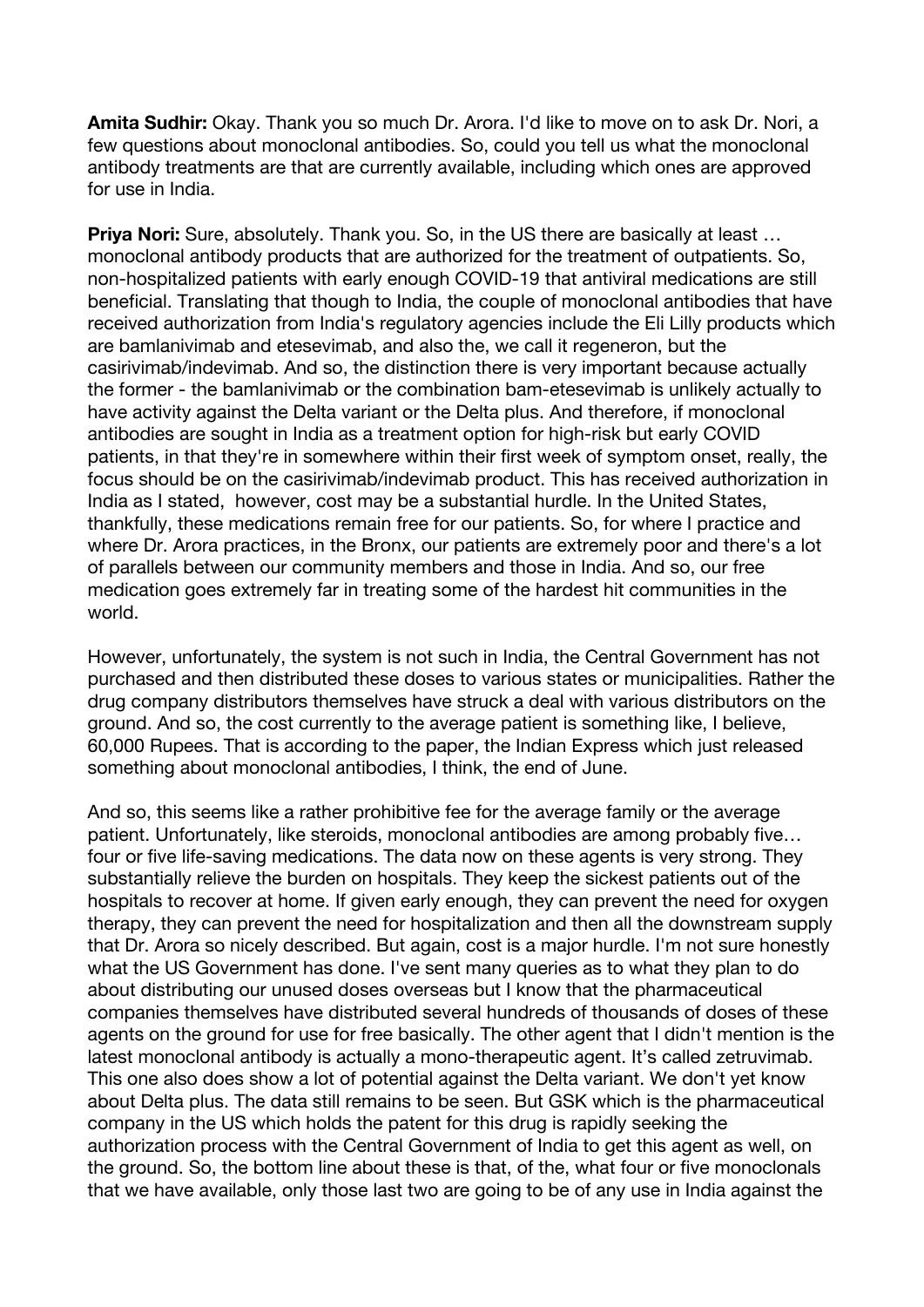variant with the mutations that are of concern. And also, costs can be quite an issue. But if there's some channel to obtain these pro bono or for free, that really should be sought out. But as it stands now, cost can be quite an issue.

**Amita Sudhir:** So, which patients are the ones who benefit from getting this treatment?

**Priya Nori:** Wonderful question. So, as it stands there's basically, I would say three groups of patients. So, one is the higher-risk outpatient. So, the person who is currently at home. Currently not sick enough to go to the hospital and receive oxygen, but has several high risk features. Certain age, a certain body mass index, diabetes which is so many of our citizens in India. Any chronic health condition really. And somewhere within the first day, Day 0 to Day 10 of their symptom onset, and this is because this is where the viral loads are extremely high on the order of probably several millions. The sooner you get to time zero**,** the better. The higher the benefit more than likely for the patient. So, that's the first type of patient.

The second type of patient is the hospitalized patient but something is immunologically defective about that patient. Specifically in terms of their B cell immunity. So perhaps they are cancer patients or they're on a medication that blocks proliferation of B cells or something like rituxan. And so, if they specifically lack that arm of their immune system, the benefit can be quite profound. And so, this is unpublished data as it stands but it was a pretty big deal in a press release that came out from Regeneron, the company that produces the combination casirivimab/indevimab. The third population, which again is kind of still press release data. We are eagerly awaiting, actually the published data but this is in terms of post exposure prophylaxis, specifically in high risk settings. So institutional settings, nursing homes, patients who've been exposed and who are at high risk for progression. The impact of monoclonals given in the prophylactic setting was also highly successful. So, these are kind of the three areas to focus. If we can get these to the right patients, just like steroids, if we can open up the access to these medications just like with the vaccines, they can be life saving. So, that's kind of the bottom line.

**Amita Sudhir:** And this is all in the outpatient subset of patients. So, once they're admitted to the hospital we're not looking at this treatment?

**Priya Nori:** So, the second group of patients - the hospitalized but immunologically compromised patients… So you know, an oncology ward let's say. That type of patient actually does stand to benefit and quite robustly from monoclonal antibody treatment. Because basically what we're doing is we're giving back the missing component. So they're not, after being exposed and becoming infected with COVID, they lack the ability to respond to that. Likewise, they probably lack the ability to mount a response effectively against the vaccine, so what we're doing there is we're giving them back the missing piece. And so, that's how it works in terms of hospitalized patients.

**Amita Sudhir:** Thank you for clarifying that. So, what are the logistics involved in giving these drugs? Is there cold chain? What kind of infusion staff do you need? Can they just be given in any clinic or they need to be in a specific setting?

**Priya Nori:** Yeah, great question. So, logistically much easier to give than let's say, the Pfizer vaccine. There's no cold chain issues. They do not require a deep freeze. The storage is basically in the several vials that come from the company in a regular, old two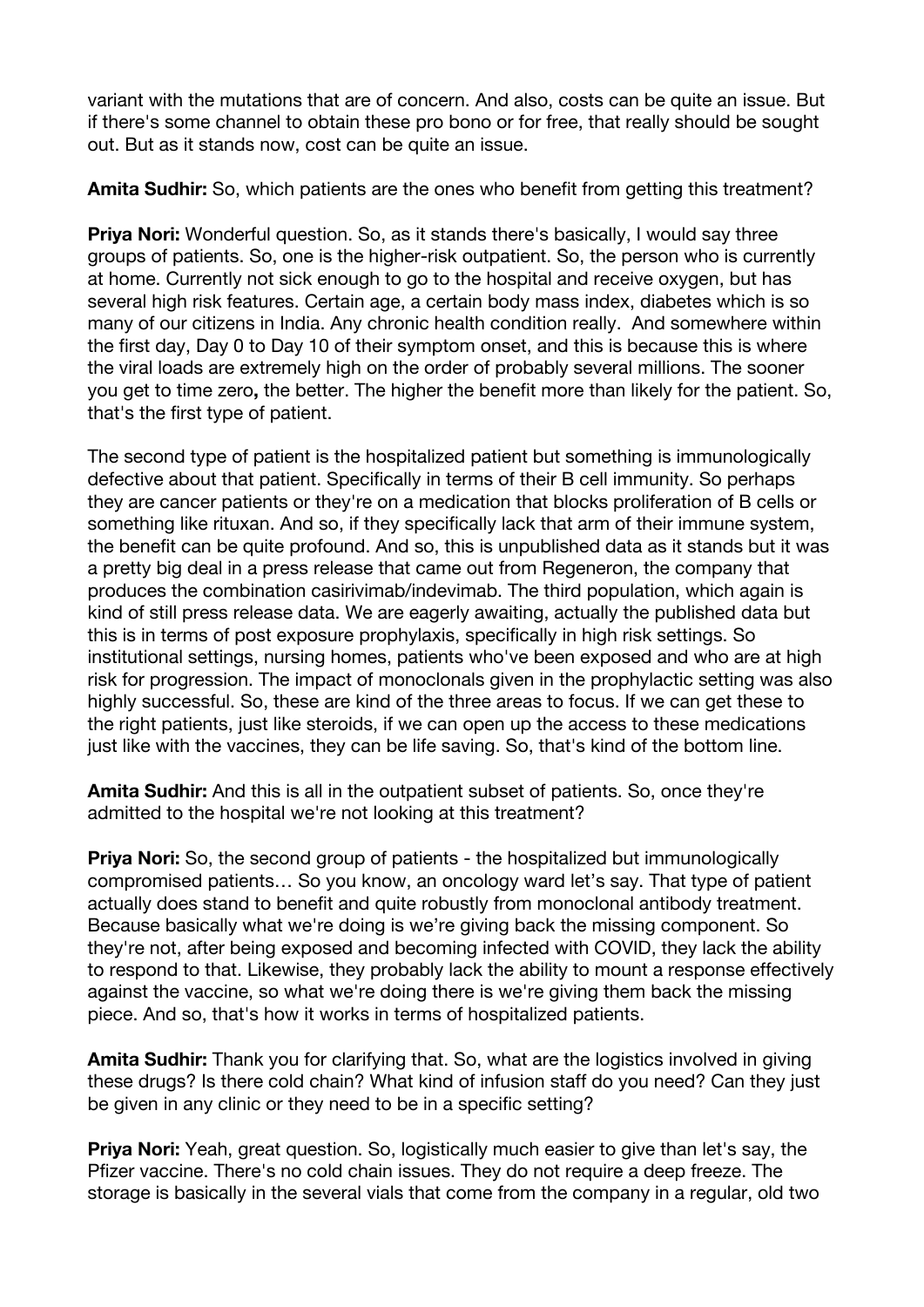to eight degrees centigrade storage. Once the medications are mixed… So remember these are, some of these are cocktails and so, once they are compounded together, you have about a several hours shelf life. Probably not more than about overnight or 12 hours or so. So, for instance, if you intend to give it to one patient and that patient doesn't show up and you want to give it to the next guy, that next guy better be available within a few hours. But otherwise we've not experienced the situation where we've had to discard massive amounts of doses, like… unfortunately like they've had to do with some of the mRNA vaccines. So much easier to give logistically.

The challenge in the United States which I don't believe will be the case in India, is that there are several regulatory hurdles about who can and cannot infuse the medication, in terms of nursing credentials, but you know those things are not… I would say, probably less of a challenge in India. I would assume that anyone who's trained to do so, can probably give it, especially considering an emergency situation. Of course, you want to maintain all the sterility that you would do, that you would do with any kind of chemo therapeutic or intravenous medication. And you would want to make sure that there's a monitored setting. The patient does not have to be on a cardiac monitor. There's no anticipated major side effects of concern. Actually, in the clinical trials these medications were very well tolerated with a low degree of side effects. Even lower than the placebo arms. But there is, at least in the US, there's a mandatory about one hour watch period to ensure that if the patient develops anaphylaxis or something to that effect, there's somebody watching. I can tell you that in our practice here, we've treated several thousands of patients and serious allergic reactions in probably under five patients.

**Amita Sudhir:** And could you just clarify one more time for our audience which of these monoclonals are effective against the variants and if they're available in India.

**Priya Nori:** Sure, I would be glad to. So thankfully, the one currently that is available in…or the one that is effective against the variants, is available in India and that is the Regeneron cocktail - the casirivimab/indevimab. That received authorization several months ago and it is being distributed on the ground through Roche, which is a separate company. There is another one, also proven to be effective, which is called sotrovimab, which is made by GSK - GlaxoSmithKline, and that is in the process of obtaining authorization. So hopefully within a short time, that will be also available, at least to those who can afford it.

**Amita Sudhir:** That would be great news. Thank you so much, Dr. Nori and over to you, Dr. Gandhi. So, since you've authored the IDSA Guidelines on COVID Management, what would you say are the mainstays of outpatient therapy for COVID patients.

**Rajesh Gandhi:** Thank you for inviting me and thank you for that question. Maybe what I'll try to do, if it works technically, I'll flash up a slide for just a minute. Let me just share my screen and you can tell me what you see. Are you seeing, what I hope you're seeing, which is a slide that says Management Across the COVID-19. I'm getting a thumbs up which I love to see.

And so this is really reiterating the same points that were made by Dr. Nori and Dr. Arora. But it really emphasizes one important lesson which is COVID-19 treatment is not a onesize-fit-all. It depends where your patient is along the spectrum as to what you use. Because something that might work well in one stage may be harmful in another stage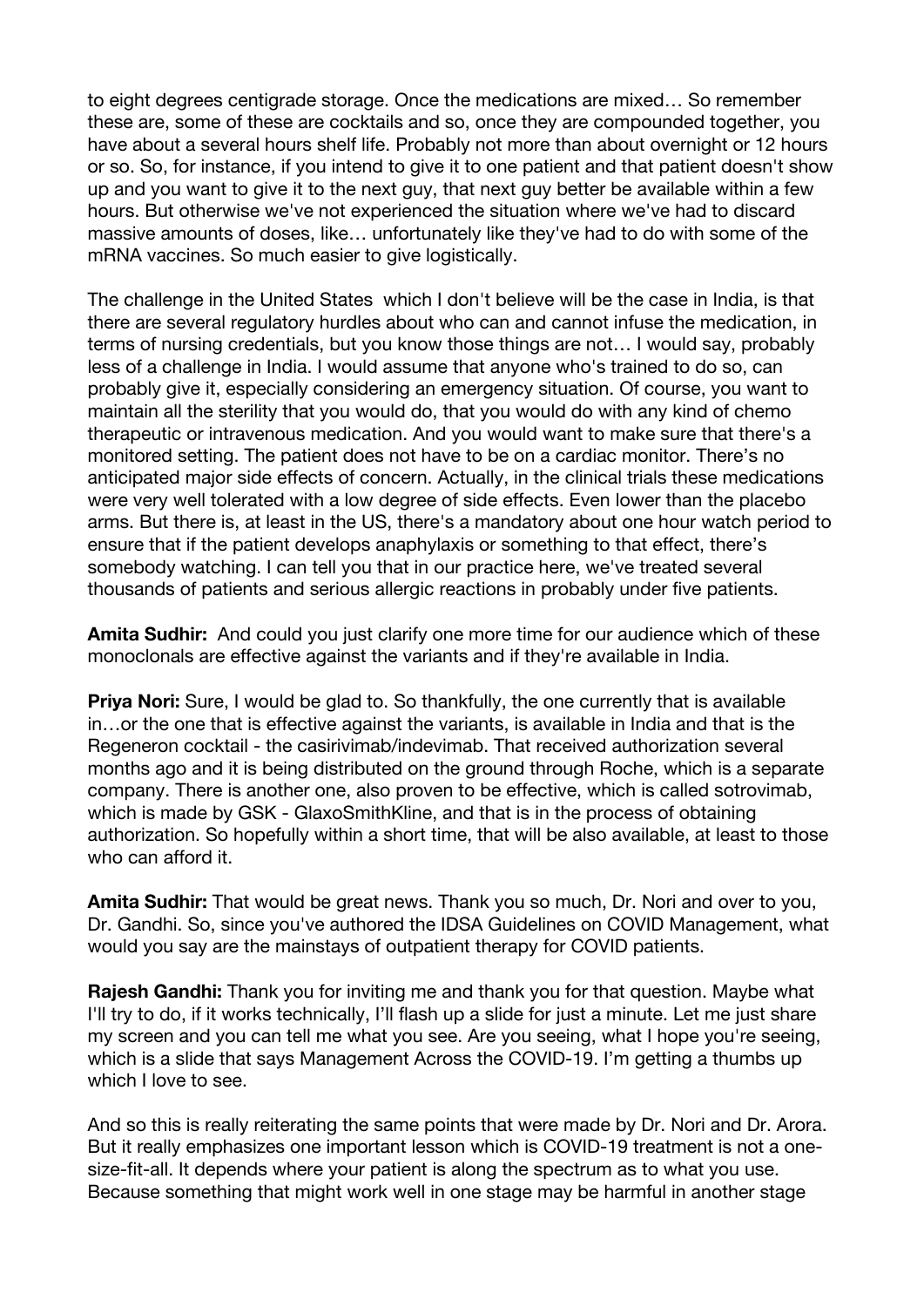and that was the point that Dr. Arora was making and I would completely agree with that that point. So, the reason I put this up is your patients will range from asymptomatic, presymptomatic where they have a positive test but have no symptoms, to mild or moderate illness where they have some symptoms but don't yet have evidence of hypoxia, to severe disease when they have hypoxia and extensive, long inflitrous to critical disease. And the reason why that's important is we think that what's driving those phases are different. We think the viral replication is driving mild to moderate disease and therefore antivirals like those antibodies that Dr. Nori was talking about is most likely to be effective, predominantly in mild to moderate disease and high risk patients or as she said, in people who have some immune compromising illness. This severe disease or critical illness, even though inflammation appears to start early the benefit of a dexamethasone and all the anti-inflammatories is essentially once you're hypoxic. And that's why, it's critical to not give dexamethasone to someone is not hypoxic and unfortunately, I think we have all heard stories where patients were getting dexamethasone and other steroids, when they were not getting hypoxic and I do agree that that's harmful. The recovery trial, the one that established the role of dexamethasone in the people who weren't hypoxic but were in the hospital in the UK, those people who got dexamethasone were the ones who had a higher mortality. It wasn't **—** but the trend was in the wrong direction. Was really only once you're on oxygen and particularly when you're critically ill that people began to benefit. So, let me take the slide down now, just to try to answer your question.

So, those are the two dimensions I think, of how severe is the disease and what is your intervention. Is that an antiviral like an antibody or is it an anti-inflammatory. One thing I'll say before getting into the outpatient management is, who should you worry about with COVID-19. Remember that when someone gets symptomatic, it's usually at about one week after symptom onset that they begin to take a fork in the road, either they're going to get better at that point usually or some people will get worsening disease at about a week after symptom onset. The people I worry about are the people who developed shortness of breath, the people who developed confusion, the people who developed chest discomfort, progressive symptoms or if they're in a very high risk group. They're older, they have those comorbidities that we were talking about like diabetes, that's the people I worry about. If they have access to an oximeter and some people do, you ask them to, I would suggest, that they take their oxygen reading a couple of times a day on clean fingers, on warm fingers and if they drop below 95% specially 94, 93, 92, 91, that's when I begin to get worried. What is the intervention? Sadly, the intervention for mild to moderate disease, outpatient disease is essentially what we heard. It's symptomatic management. Making sure they stay well hydrated. Making sure that they don't take harmful medicines like dexamethasone. And if they have access to the antibodies I do think that antibodies as Dr. Nori said, I fully agree are both, prevent hospitalization and probably are life saving.

What is not recommended for those outpatients is dexamethasone, what is not recommended for those outpatients are drugs like hydroxyclorine, azithromycin etc. Those are the drugs that either haven't been shown to work where there's insufficient data to support their use. So, for most of your outpatients it's going to be symptomatic management and if you have access, monoclonal antibodies and then close monitoring. Watch them over that 7 to 8 days, 7 to 10 days after they get symptoms, to see what direction they're going in. Remember, most people will get better, probably 95% of people will get better on their own… 90 to 95%. It's that 10% who aren't going to get better that you want to catch early, get them in the hospital and then if they're in the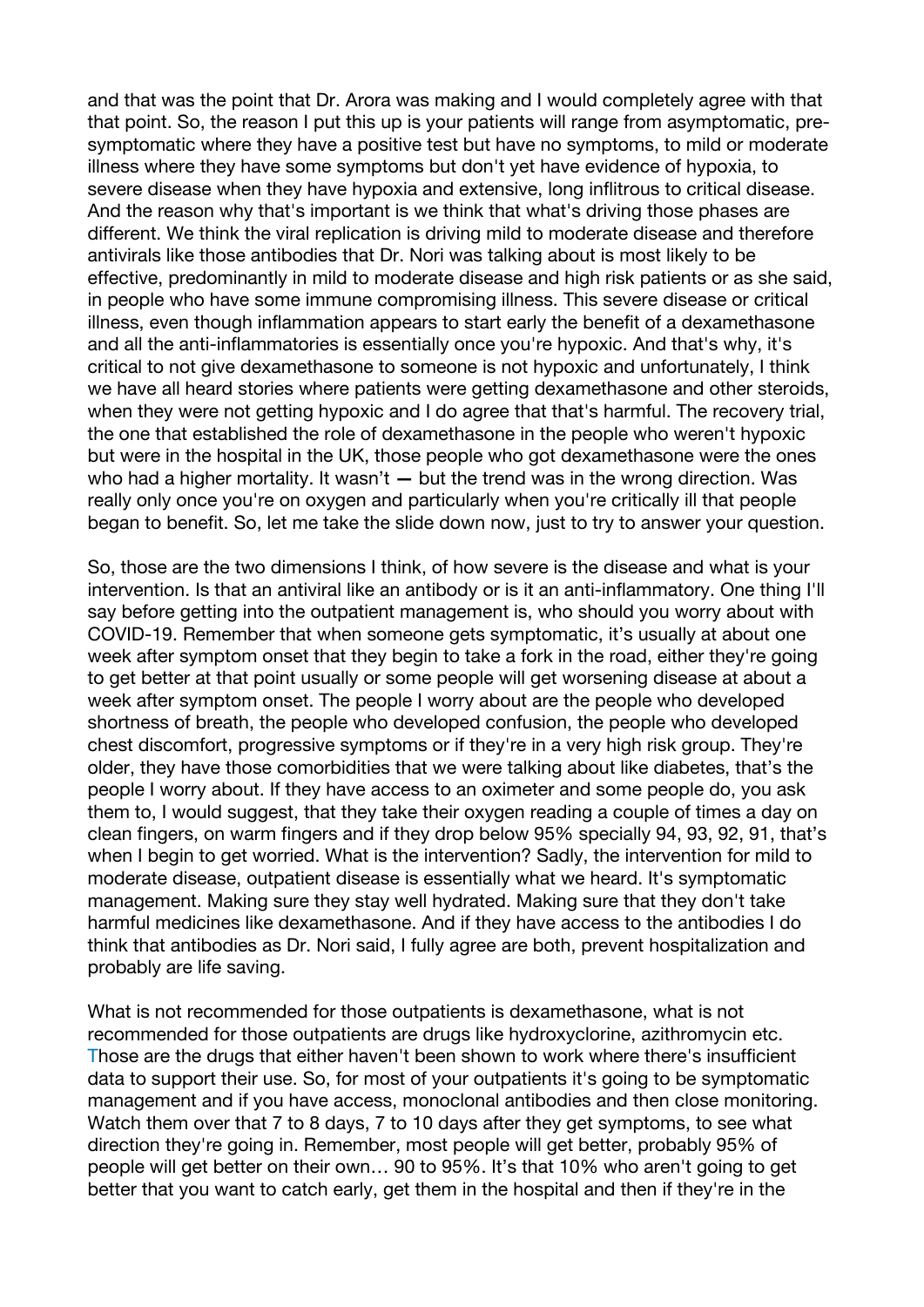hospital, there's a couple of treatments to consider. I'll just say one word because we don't have a place for this elsewhere about drugs like Remdesivir. Once someone is in the hospital, now they're on oxygen, Remdesivir is a controversial drug. The reason why it's controversial is because there have not been trials that show that it reduces mortality. There's not been trials that show that it improves survival. In particular, the WHO solidarity study found no mortality benefit of Remdesivir. The reason why I still, in the United States, think there's a role for Remdesivir albeit at a limited role, is that it probably hastens time to recovery. It gets people back to being ready for discharge once they're in the hospital if they're on oxygen but it's a relatively small effect. So, I would prioritize it lower than dexamethasone which does improve mortality. But if you have access to it, limited to the people who are on oxygen, not yet on a ventilator, you may recall that spectrum of disease once they're on a ventilator they're probably past the beneficial phase of Remdesivir, because the viral replication has gone down.

So limited role, I certainly don't think it's as important as some of the other drugs. I think it has a role in people who aren't yet on a ventilator but are on oxygen. We heard a little bit about some other anti-inflammatories. I'll just very briefly say that dexamethasone is the bedrock. I would not give it for more than 10 days. If someone has worsening disease on dexamethasone, more and more oxygen requirement or they have excess inflammation, that's where you either can use Tocilizumab, if you have access to it or there's this class of drugs called JAK inhibitors, Junas kinase inhibitors. they're another anti-inflammatory they tempt down the cytokines. One of those drugs is called baricitinib, another is called tofacitinib, these are other anti-inflammatories to think of, if you have access to them in someone who is on oxygen getting worse with a lot of inflammation. And so, those are where I would put those drugs. And now we're going to be talking about some drugs that probably don't have a role so maybe I'll pause there and see if you want to go there next or where you want to go next.

**Amita Sudhir:** Well, would you mind talking just a little bit about whether there's a role for inhaled budesonide in the outpatient population.

**Rajesh Gandhi:** Sure. So inhaled budesonide is a steroid of course. It is used in asthma. It's used in chronic pulmonary disease. There have been two studies. I'm going to give you the specifics so that you can see that there is some evidence, but not definitive evidence for inhaled budesonide. The first was a study done in the UK, called the stoic trial, it was in about 140 people, outpatients with COVID-19, so not a gigantic study. Think about recovery that's got thousands of people. This had a 140 people. Adults, and these were adults, were randomized to either get usual care or to get inhaled budesonide, this inhaled steroids twice a day. They did find in this small study that people who got inhaled budesonide had a lower rate of going to needing urgent care visits. So it was 1% in the budesonide group, 14% in the usual care groups. So large effect but in a small population, and the benefit was on preventing urgent care.

There was a second, very large study called the principal trial, also done in the UK. They have an interim analysis reported. So this one had thousands of people. It had 750 people in the budesonide group and over 1,000 people in the usual care group. What they showed is a very small, tiny effect of budesonide hospitalization rates about 8.5% with budesonide, 10.3% in usual care. So, a very small effect and one that was not as large as the smaller study. So in my mind, unlike dexamethasone - a systemic steroid, I don't think budesonide is likely to be harmful. As to whether there's a benefit, if there is one, I think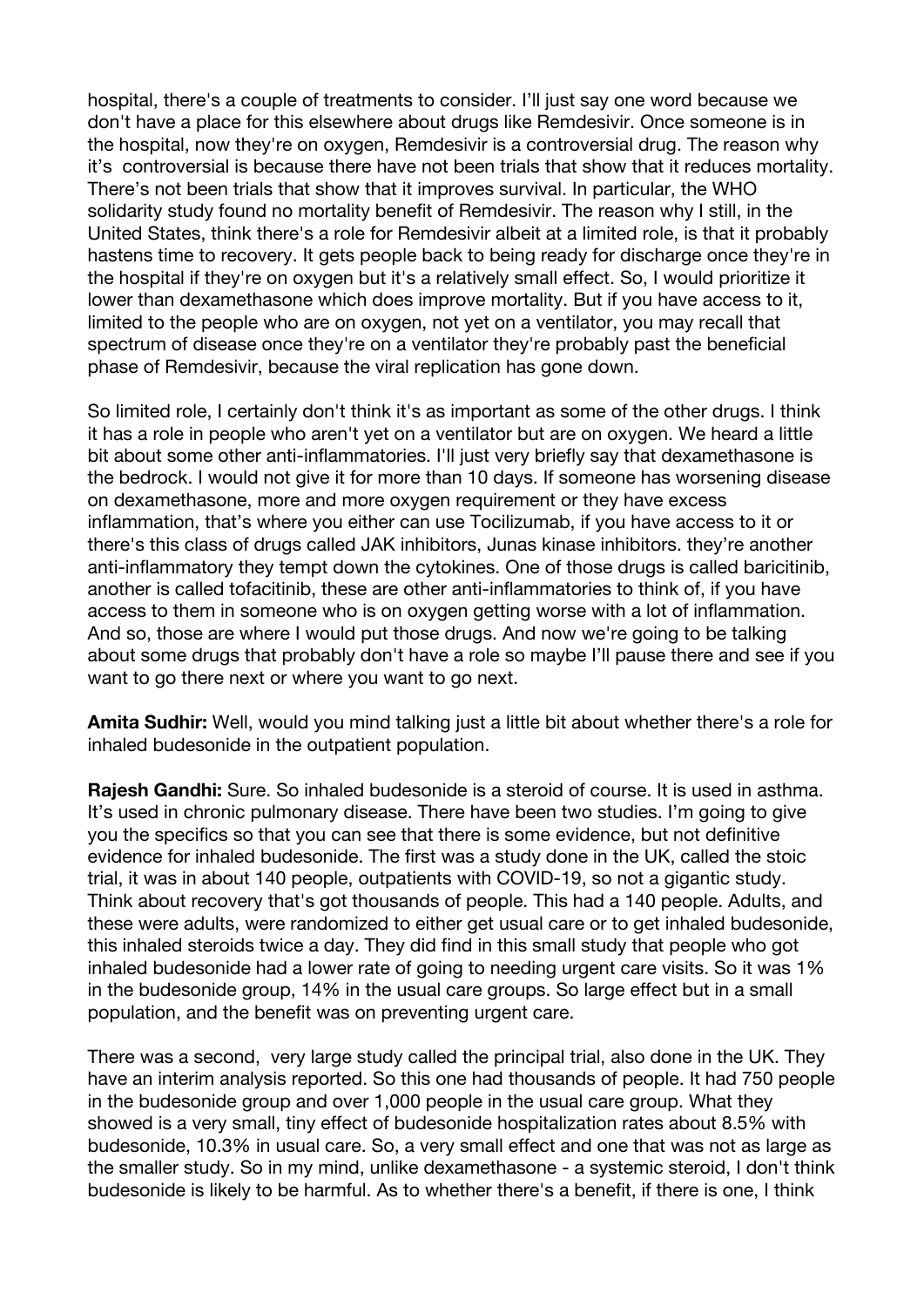it's rather small. But I think more information will come. So, inhaled steroids, I would definitely think of differently than systemic steroids, I would avoid systemic steroids. Inhaled budesonide - small role, perhaps, but not definitive.

**Amita Sudhir:** And are there any antivirals at all that have a role in the outpatient setting?

**Rajesh Gandhi:** So, those antibodies that Dr. Nori was talking about, those are essentially antivirals but unfortunately they have to be intravenously infused or there may be an option to give the Regeneron cocktail subcutaneously. There's not as much data with subcutaneous dosing but there's some pharmas connected data supporting it. There is no oral antiviral as of July 6, 2021. We need an oral antiviral. Hydroxychloroquine was reported to be an antiviral but does not show benefit either in the inpatient setting or the outpatient setting. There's other drugs that are reported to have antiviral effects, ivermectin being one of them. Also reported to have anti-inflammatory effects. No definitive role for ivermectin and trials are ongoing, but the trials thus far have not shown a definitive role for it. There are a couple of experimental antivirals that need, very much need to be fast tracked. We need those trials to complete like in weeks not months. One of them is called molnupiravir. This is an experimental antiviral that works by blocking viral replication. In a phase 2 study, showed some promise in terms of decreasing infectivity, decreasing the duration of how long you could culture the virus. But it was too small of a study. It was only about 200 people or so. To show a clinical benefit, phase 3 trials in the outpatient setting are ongoing. And then there's a couple of other oral antivirals that are being studied. One is looking at viral replication from Roche Atea and then another is a protease inhibitor. Protease inhibitors have revolutionized HIV therapy. There's a viral protease inhibitor that's entering studies now. Then, lastly, there's a blocker viral entry called camostat. The data on that, we'll see soon I think. We'll know in the next weeks or a month or so where that ends at. That's a viral entry inhibitor and so we'll see where that is. But today, unfortunately, beyond antibodies, no proven antivirals.

**Amita Sudhir:** So, thank you all for this great summary of the things that do work and some things that don't. What I'm really hearing is that if you want to save lives, get oxygen to the patients who need oxygen, get those patients steroids, but don't give them to the other patients and then, if possible monoclonal antibodies to the subset of patients that will benefit from them and those are really are life saving interventions. But there are a lot of things out there that are in common use that a lot of people believe in that there isn't great evidence for and you know, I'm hearing more and more about more studies coming out on ivermectin and some other medications. So, I think we'll take a few minutes to talk about some of those and we'll start with everyone's favorite ivermectin. I don't know if any of you would like to comment on what the state of the evidence is for ivermectin and why you believe it doesn't work at this point in time.

**Rajesh Gandhi:** I can start by saying that evidence as far as next. So there are some studies that have some methodological laws that have shown a benefit. There's other studies that have not shown a benefit. Some of the more rigorous studies, one that was in JAMA not long ago, showed no benefit of ivermectin. But there's uncertainty, let me put it that way, and when there's uncertainty I think it's best not to rush and we learned from hydroxychloroquine with last year. That there are potential harms to giving drugs. Now both ivermectin and hydroxychloroquine have relatively few harms but if there's not a benefit then you're exposing people to a drug. Giving them potentially false hope and you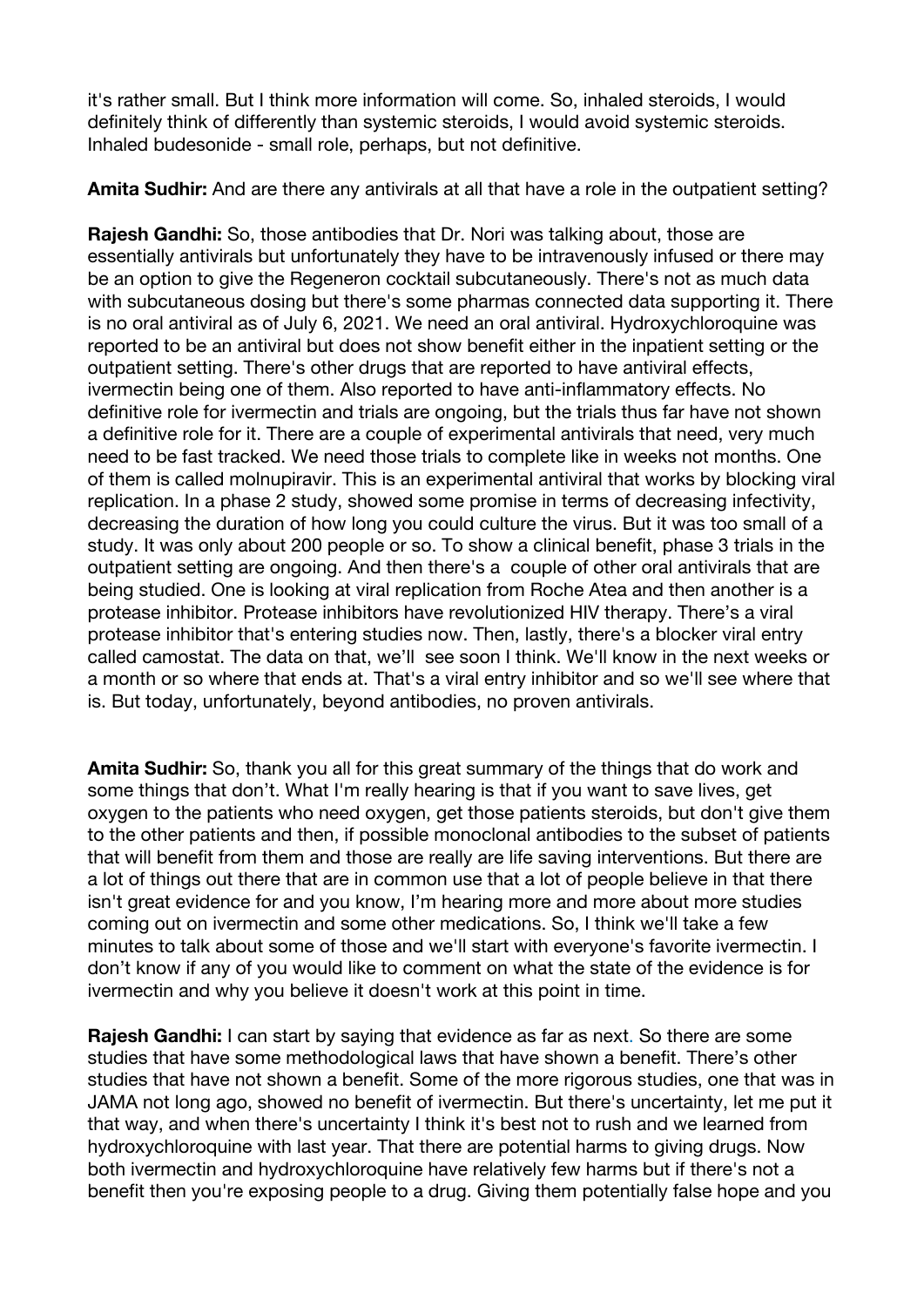may not, and in the case of hydroxychloroquine, you're not benefiting them. In the case of ivermectin, we don't know that there's a benefit. It's just too unsettled. It's just too uncertain. One lesson I do want to drop from my past is from the HIV world. Back in the 1980s and 90s, we gave a lot of drugs with a lot of unclear value, and it was only once trials came into place that we were able to distinguish a drug that did work from one that didn't work. And I would say the lesson from HIV is you can potentially do harm if you don't subject something to a trial because you don't make progress, you essentially don't know if something is or isn't working. Once trials became available for HIV, we made steady progress, it took years. Now with COVID-19, we'll make progress over weeks to months because it's a much more fast-paced disease that lasts for weeks not years. And so, if we can do those trials we will know, in the short order, whether ivermectin does or doesn't work. But I wouldn't use it until I had some data behind it, that was our lesson from last year.

**Priya Nori:** Dr. Gandhi, correct me if I'm wrong but aren't the doses that potentially have some antiviral impact much higher than actually what we are able to give in human beings or is currently listed in any of the, for instance, the ICMR Guidelines I believe state 200 micrograms per kilogram one time. So, based on what we know from the in vitro studies isn't that… just not nearly enough? Can you give me your expertise. Can you maybe comment on that.

**Rajesh Gandhi:** I share your concern that, in order to inhibit the virus, the SARS-CoV2 virus in vitro, you need a lot more ivermectin than you can feasibly get into a person. So that's why, I think, a lot of us have been not enthused about ivermectin's potential. People who are positive about ivermectin have been wondering about tissue levels, other things that are very theoretic, and so I would say, again, what we learned from hydroxychloroquine is, we can get an answer but we just need to do a comparative study and put this to rest once and for all. And if we give the drug without clinical benefit we're doing our patients a disservice. We know our primary responsibility is not to do harm. We've already talked about how it can do harm with dexamethasone. I would say that we should get an answer before using a drug. Same was true of zinc, vitamin C, there's a dozen different drugs that we tried, that we need evidence for so… But your point about the in vitro, the kind of levels that you can get, that we want, need a trial in order to support it. You can't base it on just theoretic reasons.

**Shitij Arora:** Yes, and with every trial that has been reported, starting with the epic trial which… the Colombians reported in JAMA, then a recent Argentinian trial which came out about three four days ago. Epic had 400 patients, this one had 500 patients. With every trial that has come out, in mild to moderate disease with COVID-19, ivermectin has failed. Failed in three outcomes in preventing hospitalizations, in preventing death, in preventing mechanical ventilation. So, every piece of information that has come out has just driven that nail in the coffin a little bit more for ivermectin but there are what, 23 trials ongoing. Medicine is full of surprises, you know, but data is eagerly awaited. But until then there is evidence to the contrary that ivermectin might not be helpful.

**Amita Sudhir:** Yeah, I think the other thing that's interesting is you know these studies on ivermectin for prophylaxis, you know, as we see that the pandemic is continuing for months and months and months, are you indefinitely going to take ivermectin every day? I mean that just doesn't seem like a practical approach, even if the evidence did exist. So, I think there's an element of just the impracticality of this as well. So, another drug that's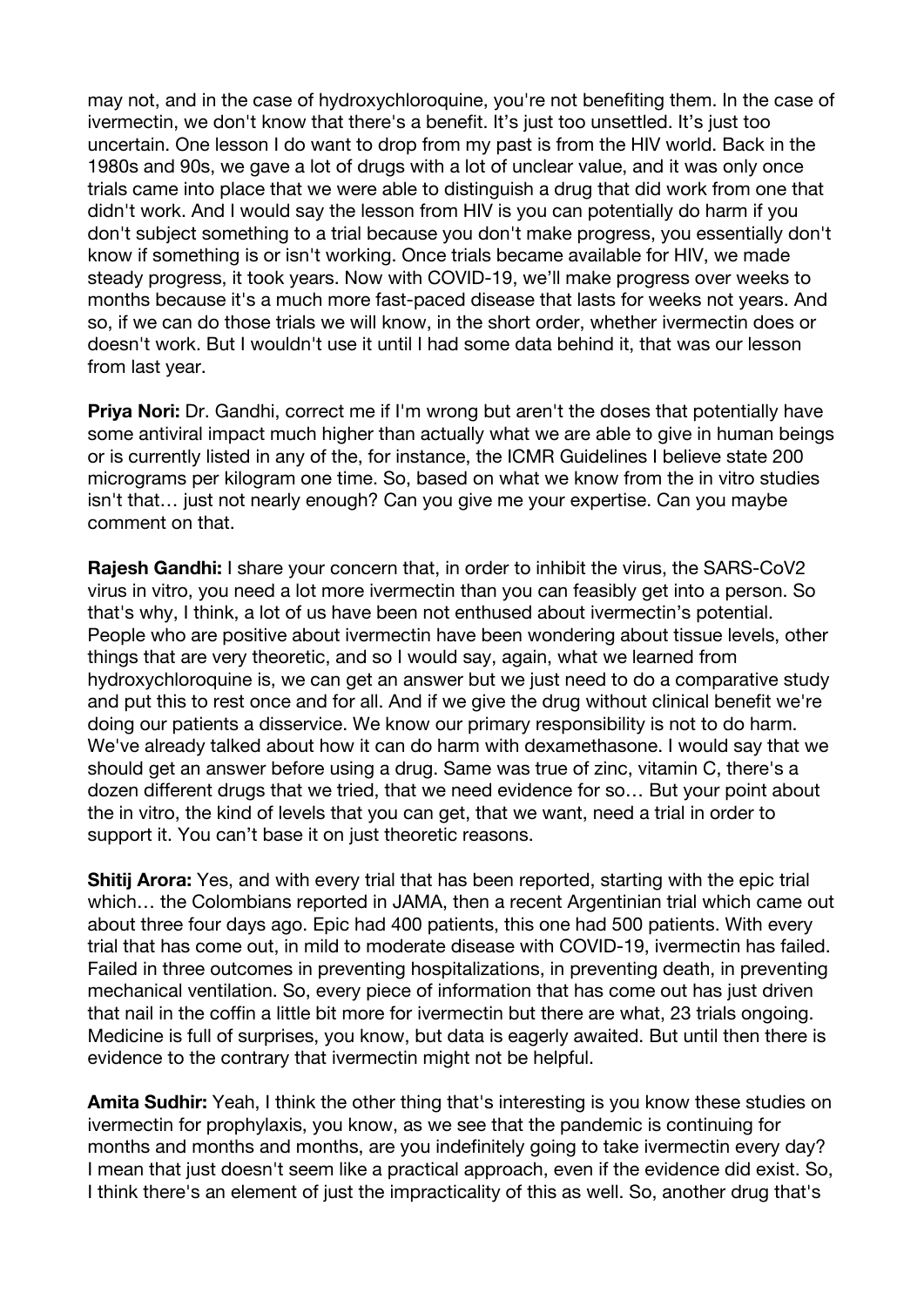gotten a lot of attention recently is 2DG and Dr. Arora, I was hoping you could comment on… is there evidence for this medication? Should people be giving it?

**Shitij Arora:** So, they haven't… DRDO hasn't been published the findings yet. There is no preprint available but if you just look at the trial design of 2DG, a couple of things are very clear. They excluded patients with diabetes. They excluded patients with chronic kidney disease. They excluded patients with heart disease, malignancy. So, they excluded most of the patients who are likely to die from COVID. And when they state the outcome in the trial, they say that we are studying efficacy but they haven't really defined what that efficacy is. So whether that's shortened symptom burden that the patient feels. So, there are many uncertainties around the trial design and unless the preprint comes out, I think, I think it will be too early to say anything about it. There were a couple of papers, they were studied by Patanjali research group and they started the docking design and how 2DG interacts with the viral docking design. So, I have my reservations on that, but unless the preprint comes out, I think there is just not any evidence to suggest this might be useful.

**Priya Nori:** Also, just to add to that, they basically skipped all of the steps that one would normally take between in vitro studies and then clinical use. And so, none of that in between, whether it be actual clinical efficacy or safety or you know, dose response or virtually none of that exists to date. So, I would put this one in the category of don't even bother. It's not going to come through for us, basically in the timeframe that we need. It's unlikely that we're going to see this data or that it's going to be a positive study, in my opinion.

**Amita Sudhir:** What about antibiotics given to patients, either outpatients or inpatients without any concrete evidence of a bacterial infection? Is there a role for prophylaxis? Is there some anti inflammatory effects that may be helpful? Is there any role for them?

**Raj Gandhi:** I think that's about it. The been best studied in this regard, is azithromycin because we know that may have some anti-inflammatory effect. But there is data now both in inpatient setting and the outpatient setting that azithromycin does not improve outcomes. So, I would caution us all not to be using it for treatment of COVID. I think early in COVID, bacterial and super infections were relatively rare. They can occur when someone is further along in their course. But then you're creating the bacterial superinfection, you're not using that antibiotic to in any way change the course of the COVID. So, I would monitor patients who are hospitalized for bacterial superinfection but I would not be using anti bacterials for modulation of the immune system. We have better ways to do that and azithromycin did not really show that.

**Shitij Arora:** Yes, I completely agree and one of the trials which has come over and over again today is recovery, and it was recovery, in fact, who actually showed that azithromycin has no benefit. So, there is high quality evidence suggesting that azithromycin might not have a role.

**Priya Nori:** Speaking for some of the other antibiotics, antimicrobials. The tendency is to treat very sick patients up front at the time of their presentation with COVID. Also with antibiotics, thinking that they also have, you know, gram negative sepsis or some other bacterial component and that's why they're so sick. Well now, 20 months or more into this thing we know that COVID, that SARS-CoV-2 virus, on its own is sufficient to cause very severe illness and even death. You don't even have to add another pathogen to the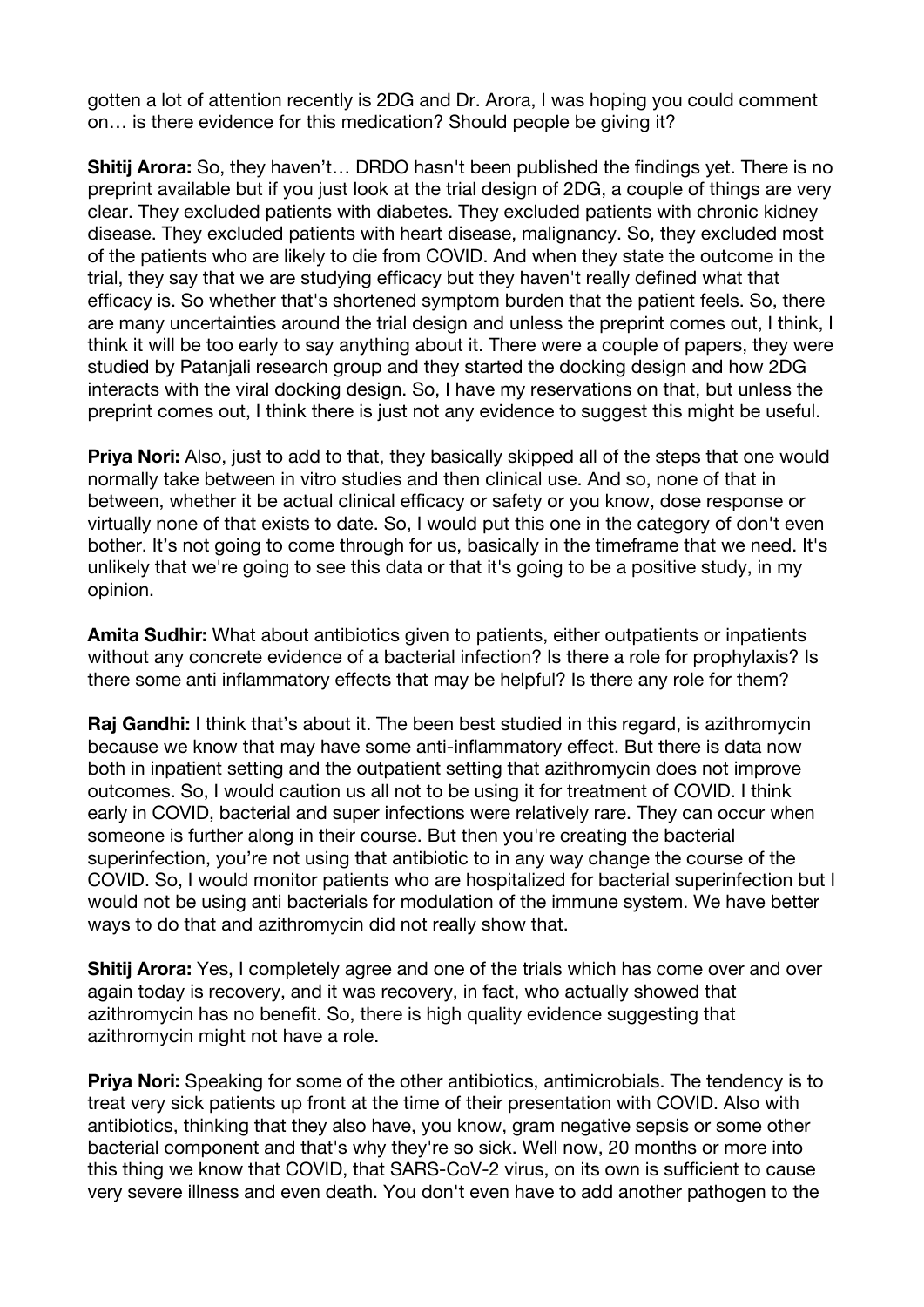mix. And so now we have studies out of many countries, virtually any country that was a COVID hotspot, we have data now saying that co-infection at the time of presentation with COVID was less than 10% of patients, probably less than 5% of patients. And as Dr. Gandhi mentioned, it's only once the COVID part, the virus has left the system that the patient is still compromised due to organ failure and due to prolonged hospitalization that we start to see things like these other infections staph aureus, pseudomonas etc. We have to keep in mind our setting here, which is the epidemiology is already not… given antimicrobial resistance is so… ongoing, and potentially fueled even further by the COVID crisis, we're only going to be adding to that in India, if we throw lots of antibiotics at people and will never really get over this vicious circle of anti-microbial resistance that has unfortunately been very closely associated with India now for the past decade or so. I would say, go seek out the data, the data from many countries is very consistent that we're just not seeing these infections, these co-infections in the way that may have initially been anticipated.

**Amita Sudhir:** You bring up an extremely important point Dr. Nori, about the danger of antimicrobial resistance and you know, I think post pandemic we're going to be looking back on this time and really thinking about how we could have done things better, because we could be looking at some really significant problems in the future. I think Dr. Balsari has a question for all of you.

**Satchit Balsari:** Thank you for allowing me to... question for all the panelists and perhaps Dr. Gandhi we can benefit from your long years of experience in dealing with this challenge. You know, Dr. Nori was just alluding to the challenge of antibiotic prescription practices in India, and you know, India continues to contribute, very generously every year, to the global antibiotic resistance problem. This has been dealt with in countries, antibiotic stewardship is something that each of you clinically and in new research careers have been very immersed in. What are the lessons that we can learn from elsewhere in the world in terms of effective antibiotic stewardship that can perhaps be applied to India at this moment where the medical fraternity has so let their peers around the world and their own patients down in India, by not just lack of antibiotic stewardship but just lack of science stewardship. Are there opportunities here, where we can apply the lessons that we've learned from the past couple of decades elsewhere in the world.

**Raj Gandhi:** I'll start but I think people should add in, because this is, both a simple and a complicated question. The simple aspect of this is that, we all share the same goal which is to make our patients better and that's kind of our touchstone. And what we've been talking about these last 50 minutes or so, are things that work but also things that can be harmful or things that just muddy the water or make things unclear which are things that have unproven benefits. I agree with you that stewardship of antibiotics and of antivirals and of our medicines is a key part of our professional and medical responsibility which is to use things where they work, but not to use things when we're uncertain or when they don't work. Early on in the pandemic, we wrote this editorial called 'Desperate Times Call for Temperate Measures', the point of that is that there is a harm to overusing drugs, there's a harm to using drugs that may not work, in terms of the side effects but also in terms of the financial costs, and just the false hope that it gives people. And then in the case of antimicrobial resistance, there's a downstream effect that affects not your own patient, the one who gets resistant but also people who acquire that drug resistant bacteria, drug resistant fungi. So you know, I think that's a probably an underemphasized point that you're making around how can we make stewardship the norm rather than the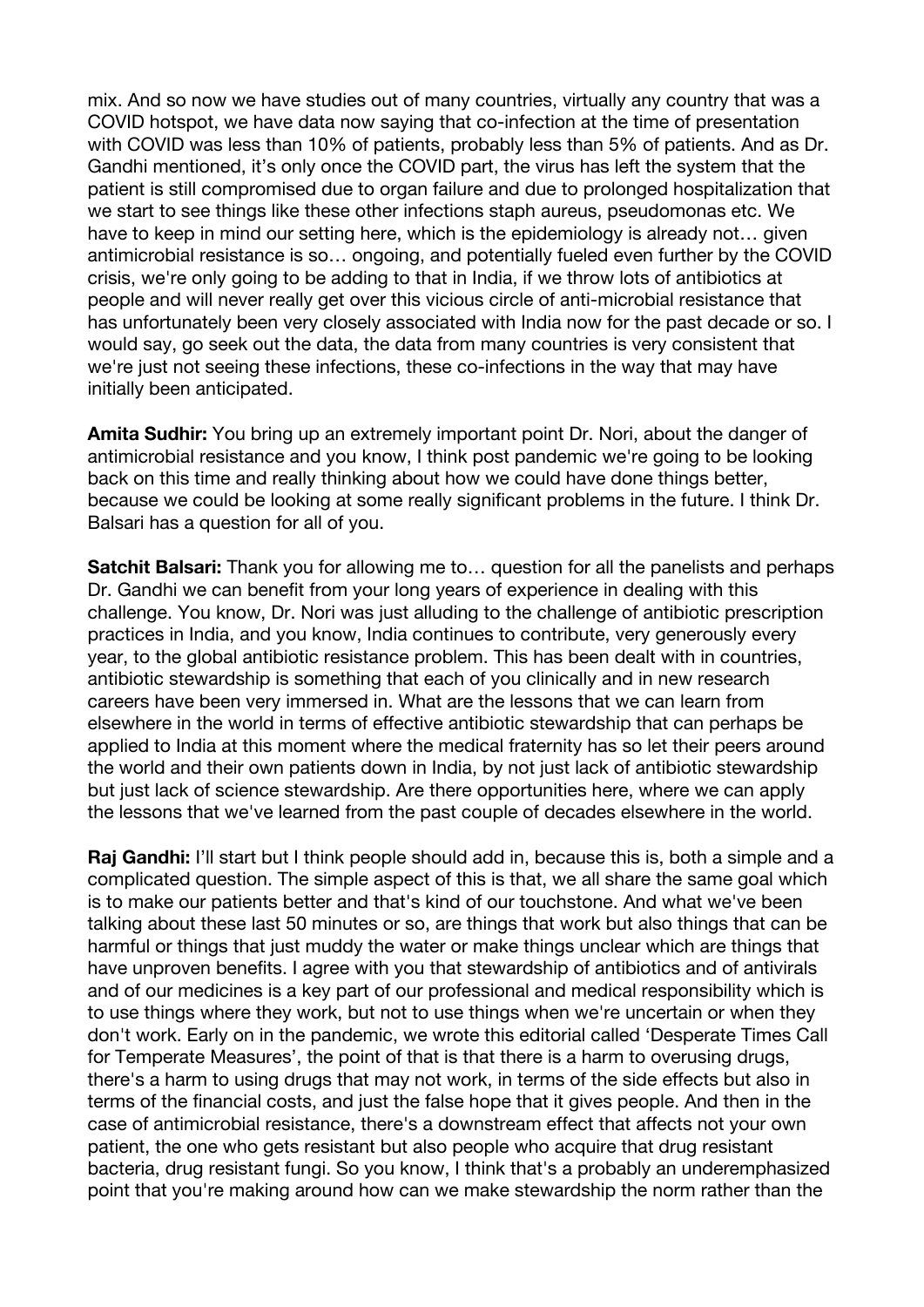exception around the world. I think that should be our goal, to kind of integrate stewardship into the best medical practices and I'm happy to have a conversation around how to do that. I'd love to hear from others on the panel.

**Priya Nori:** So, if I may just pigtail I guess, off your comments. I am an antibiotic steward and I think the number one place we can focus our efforts is in the outpatient setting. So what that means for India is, anywhere that's not within the four walls of the hospital. that's a separate piece, we have to tackle that at some point and we need help from the central government to say that, just like in the United States or in Western Europe and other countries, this has to be something that every hospital has to have a system of patrolling and monitoring their antibiotic use. But separate from that, let's start, just like on the block. Like our local, in the Bronx we call them bodegas, but in India there are these open-air markets where you can get like a bun, and you can get a soft drink and you can get antibiotics. You can, even get sometimes IV antibiotics. So, I was astonished to see that, one time I went to India, my cousin was injecting my aunt with amikacin that he, you know, bought at the local corner store. So our lens has to shift to see how we can get all those practices under control outside the hospital setting. We know from the US that that's really what is driving antibiotic resistance in this country. It's all what's happening in clinics, in urgent care centers, in dental practices and so if we could do something similar, apply that learned lesson to resource limited countries, I think that would be a great place to start. Just like what we saw with steroids, a lot of the antibiotic overuse was driven by patients, not even accessing acute care or the hospital, it was all done at home. So really, we need to get that under control.

**Satchit Balsari:** Thank you Dr. Nori. Back over to you, Dr. Sudhir.

**Amita Sudhir:** You know, there is also, I think, some other medications that are prescribed, that seem quite harmless like zinc and vitamin D. Do you all have any input on those, I mean, they're just over the counter, easily available medicines. They don't seem to have a big downside. So you think there is one?

**Shitij Arora:** One of our friends, Professor Mohanan said there is an opportunity cost to it, and as benign as something like zinc might seem, some of the initial data from our mucormycosis registries says that there could be some association with how invasive the fungal infection was in patients who were taking zinc as opposed to those who were not. And zinc is a micronutrient which the fungus loves. So, while it may appear that they're seemingly harmless, there is both an opportunity cost and as well as you know the adverse effects which we are just not aware of and given the lack of clear benefit, sticking with what we do, which is do no harm, I think it's best to avoid zinc supplements.

**Amita Sudhir:** And then there's a question in the chat about the role of prophylactic anticoagulation in outpatients. I think you already touched on that - inpatients in the inpatient setting but they're also asking about inpatients post discharge. Is there any role in either outpatients or post discharge inpatients?

**Raj Gandhi:** You know… Dr. Nori did you want to comment first, you look like you're gearing up.

**Priya Nori:** You go ahead.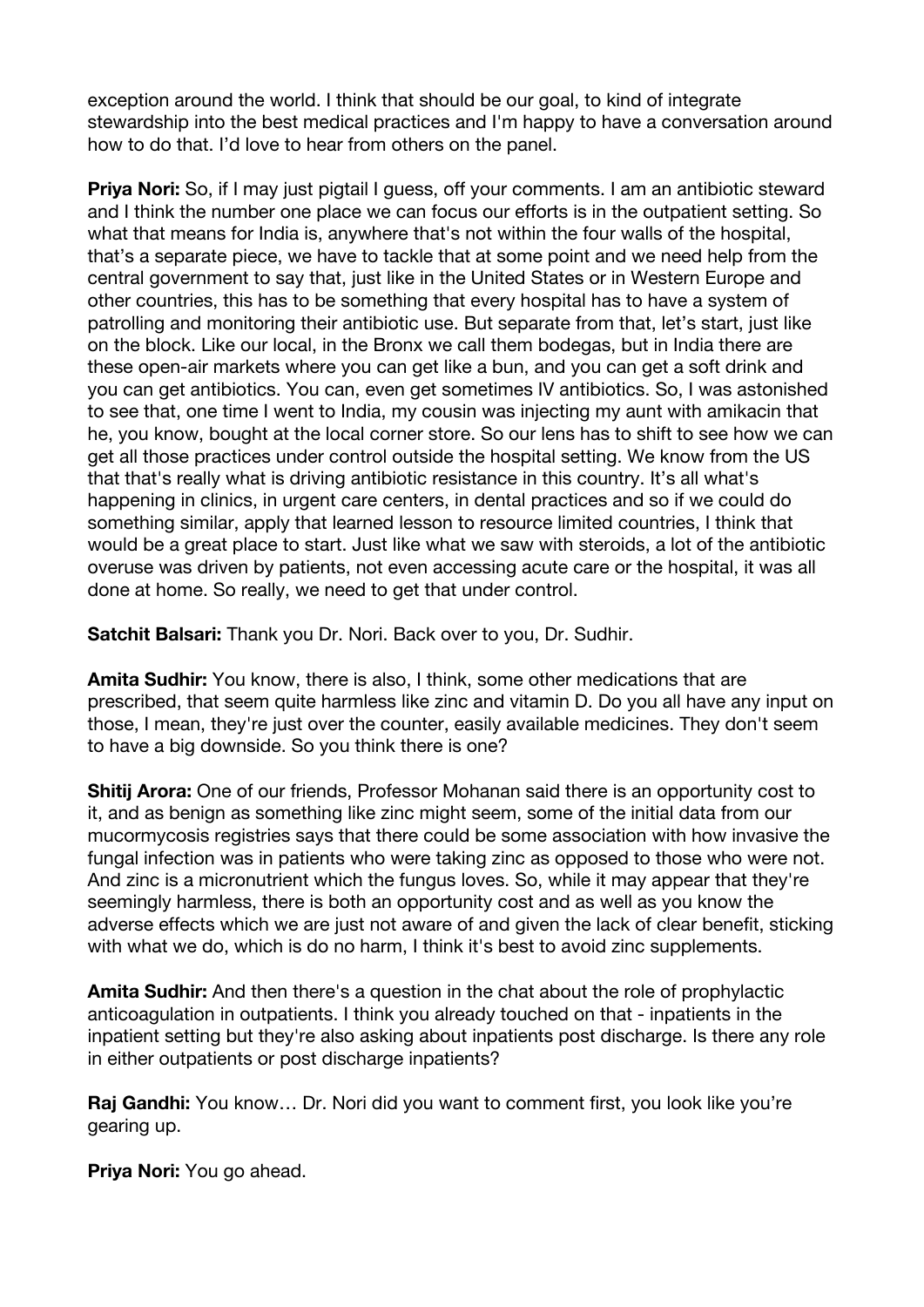**Raj Gandhi:** When I talk to my hematology colleagues, they say that there's some instances, so I wouldn't routinely give prophylactic anticoagulation to my outpatients, I agree with Dr. Arora that all inpatients should be getting prophylactic doses of anticoagulation. There's enough evidence that that should now be standard of care. But once people are ready to be discharged I think, then, unless they have some other condition for which they would ordinarily get prophylactic anticoagulation, and there are a few, our hematologist know what those are, I wouldn't give them prophylactic anticoagulation just because they had COVID. So, that's my own perspective prophylactic anticoagulation while they're hospitalized. Once they're discharged, no prophylactic anticoagulation, unless they have some other reason. You know some non-COVID related reason. That's my short answer.

**Priva Nori:** I think the same goes for things like asprin. I don't think that they've shown that something like an antiplatelet agent like aspirin provides any benefit to patients outside the hospital setting who don't have other cardiac indications for those drugs.

**Shitij Arora:** Some of these adaptive platform trials have been super helpful in answering these questions one by one and REMAP-CAP recently ticked off aspirin. I'm sure there are many more drugs to fall.

**Amita Sudhir:** Well, we have about two minutes left. So just as we're wrapping up, I'd like to address the question to Dr Gandhi. While HIV AIDS isn't technically a pandemic, it is a global epidemic of almost pandemic proportions and you've worked in this field for a long time. And so, I was wondering if you have any lessons for frontline providers and researchers, kind of overarching lessons from HIV, that we can apply to COVID going forward.

**Raj Gandhi:** So, I'll draw two lessons from my trivia. I'll lead it with the first but… people have asked, can you do with clinical trials during the pandemic. What the answer is, you must do clinical trials during the pandemic because the very definition of a pandemic is, you have a new pathogen for which you don't know what does and doesn't work, and that was the lesson of HIV, it's the lesson of COVID that you must do these trials in order to make any progress at all. And that's why, those of us who've been doing it, actually felt so strongly that we needed to follow that same approach for COVID. The other big lesson from HIV is that it's iterative. Dr. Balsara said that we haven't made that much progress in 15 months, there hasn't been enough progress in 15 months in therapy, I would agree, but it's iterative. So you develop a drug, in the era of HIV was AZT, then you develop another drug through D2C and then you combine them. And then you get to a tipping point, in HIV that tipping point was 1996, and it took years before we got to that tipping point. But once it tips, it tips very, very quickly and the same will happen with COVID. Sadly, because there is so much COVID around the world, if we invest in those trials to get ourselves one drug after another, until we get a combination or we get some approach that really changes the outcome meaningfully. Dexamethasone has helped. Antibodies have helped. I do think there's a role for some of these other immunomodulators but it's largely going to be that iterative process where you build one, in essence, on top of another. So, those are the two lessons I've taken from HIV and I think we will make more rapid progress for the reasons I said, this disease it's got many more billion people and many more millions of people infected in much shorter of a time, and it's a global in a way that HIV has been but not to the same extent because of its roots of transmission, but the progress will be made in the same way. Just much more rapidly.